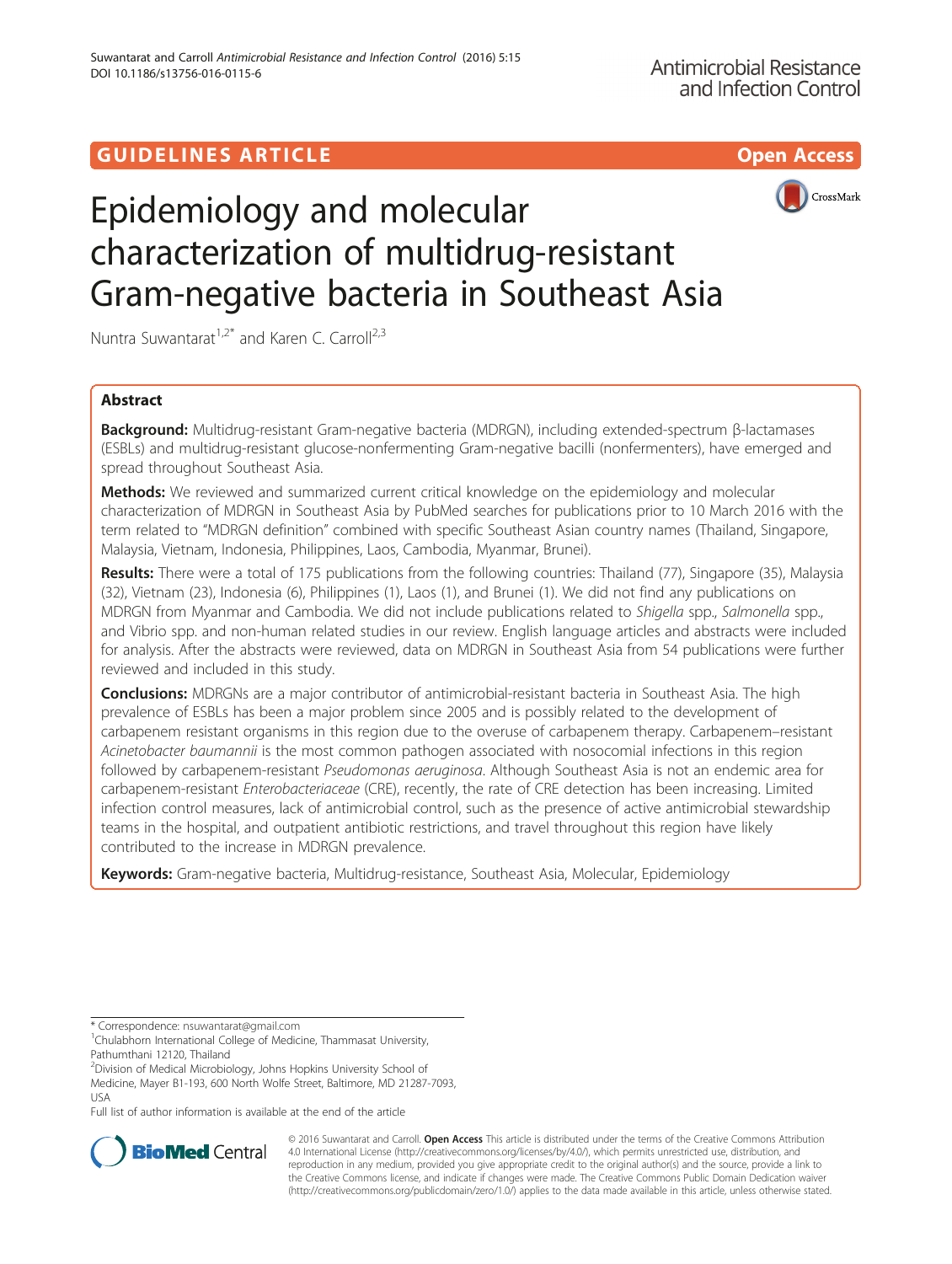# <span id="page-1-0"></span>Background

The Southeast Asian region has a history of high prevalence of multidrug-resistant Gram-negative bacteria (MDRGN) including extended-spectrum βlactamases (ESBLs) and multidrug-resistant (MDR) glucose-nonfermenting Gram-negative bacilli (nonfermenters), especially Acinetobacter baumannii and Pseudomonas aeruginosa [\[1](#page-6-0), [2\]](#page-6-0). In addition, carbapenem-resistant organisms (CRO) have recently emerged and spread to Southeast Asia [[3\]](#page-6-0). The epidemiology and molecular characteristics of MDRGN have been reported from Brunei, Indonesia, Laos, Malaysia, the Philippines, Singapore, Thailand, and Vietnam [[1](#page-6-0), [3](#page-6-0)–[8](#page-6-0)]. Carbapenem–resistant Acinetobacter baumannii (CRAB) is the most common CRO associated with nosocomial infection in this region followed by carbapenem-resistant Pseudomonas aeruginosa

(CRPA) [\[3](#page-6-0)–[6](#page-6-0)]. Although Southeast Asia is not an endemic area of carbapenem-resistant Enterobacteriaceae (CRE), recently, the rate of CRE detection has been increasing [\[3, 4](#page-6-0)]. CREs are particularly concerning as these organisms are often disseminated by plasmids and have the potential to spread between patients causing outbreaks in several countries [\[1, 3](#page-6-0)–[6\]](#page-6-0). We review and summarize current critical knowledge on the epidemiology and molecular characteristics of MDRGN organisms in Southeast Asia.

# **Methods**

# Literature search, definition and selection strategy

PubMed searches were performed for publications prior to 10 March 2016 with the term related to "MDRGN definition" combined with specific Southeast Asian country names (Thailand, Singapore, Malaysia, Vietnam,



Fig. 1 Prevalence (%) of extended-spectrum β-lactamases (ESBLs) and carbapenem-resistant organisms by country in Southeast Asia, adopted from reference 5 (COMPACT II study). The organisms were obtained during April – July 2010, from 5 Centers in Asia-Pacific countries including New Zealand (data not shown), the Philippines (3 centers, 16 A. baumannii isolates, 90 P. aeruginosa isolates, 70 Enterobacteriaceae isolates), Singapore (3 centers, 21 A. baumannii isolates, 120 P. aeruginosa isolates, 96 Enterobacteriaceae isolates), Thailand (10 centers, 59 A. baumannii isolates, 296 P. aeruginosa isolates, 239 Enterobacteriaceae isolates) and Vietnam (3 centers, 19 A. baumannii isolates, 90 P. aeruginosa isolates, 71 Enterobacteriaceae isolates). There are small numbers of A. baumannii isolations tested from reference 5. Prevalence of CRAB in other studies are #70.5-91 % (Singapore) [\[6](#page-6-0), [43, 44\]](#page-7-0), <sup>¶</sup>46.7-80 % (Thailand) [\[29](#page-7-0)–[31\]](#page-7-0) and <sup>§</sup>more than 90 % (Vietnam) [\[48](#page-7-0)]. \*Recent studies have been shown the increasing prevalence of CRE in Singapore and Thailand [[1](#page-6-0), [3, 4, 6,](#page-6-0) [22\]](#page-7-0). Abbreviation; CR, carbapenem-resistant; CRE, carbapenem-resistant Enterobacteriaceae; ESBLs, extended-spectrum β-lactamases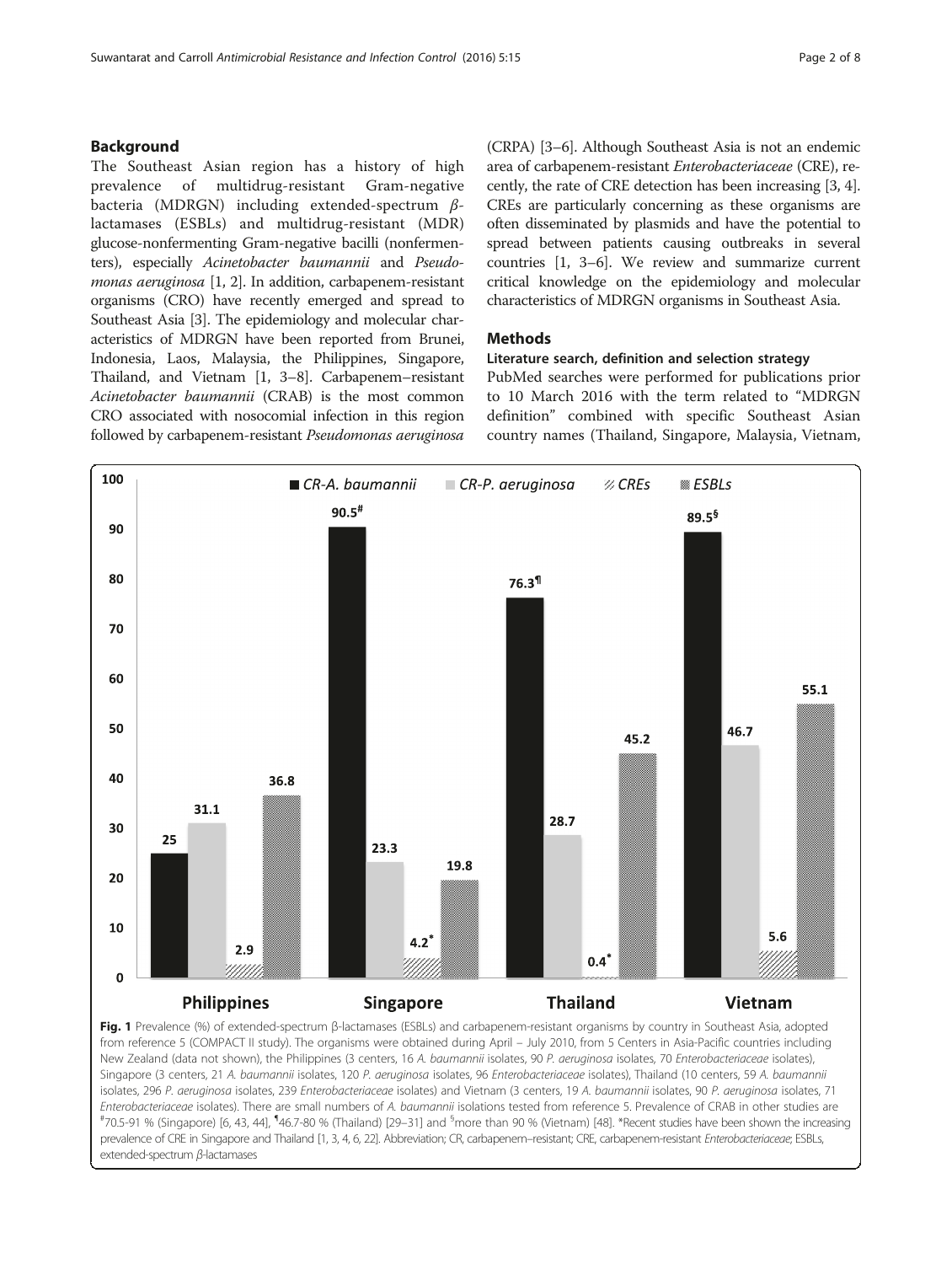Indonesia, Philippines, Laos, Cambodia, Myanmar, Brunei). For epidemiologic purposes, we defined MDRGN as Gram-negative bacteria that are resistant to at least 3 classes of antimicrobial agents [\[1](#page-6-0), [2](#page-6-0)]. We searched the terms Multidrug-resistant gram-negative bacteria, MDR Gram-negative bacteria, ESBL, KPC, NDM, VIM, IMP, MBL, CRE, Acinetobacter, Pseudomonas.

# Results and Discussion

There were a total of 175 publications from the following countries: Thailand (77), Singapore (35), Malaysia (32), Vietnam (23), Indonesia (6), Philippines (1), Laos (1), and Brunei (1). We did not find any publications on MDRGN from Myanmar and Cambodia. We did not include publications related to Shigella spp., Salmonella spp., and Vibrio spp. and non-human related studies in our review.

English language articles and abstracts were included for analysis. After the abstracts were reviewed, data on MDRGN in Southeast Asia from 54 publications were further reviewed and included in this study.

## Epidemiology and molecular characteristic of MDRGN in Southeast Asia

Overall, the prevalence of MDRGN bacteria varies by countries, institutions, and time of the studies. There were some publications on the prevalence of MDRGN bacteria in Southeast Asia but the studies' limitations were related to small numbers of isolates tested in each country. The Comparative Activity of Carbapenem Testing (COMPACT) II study during April – July 2010 revealed a high prevalence of MDRGNs including ESBLs and CRO in Southeast Asia (Fig. [1](#page-1-0)) [\[5](#page-6-0)]. This study surveyed the carbapenem susceptibility against 1260 major Gram-negative organisms isolated from hospitalized patients at 20 centers in 5 Asia-Pacific countries (New Zealand, the Philippines, Singapore, Thailand and Vietnam). Amongst Enterobacteriaceae isolates, 39.4 % of 436 isolates tested (Escherichia coli, Klebsiella pneumoniae, Klebsiella oxytoca and Proteus mirabilis) were positive for ESBL production, with the highest rate in Vietnam (55.1 %) followed by Thailand (45.2 %). There were no ESBLs found in clinical isolates from New Zealand. ESBL-producers were more commonly isolated from intensive care unit (ICU) patients than non-ICU patients in the Philippines (58.8 % vs. 27.5 %) and Vietnam (81.0 % vs. 43.8 %). Among CRO isolates, the CRAB detection rate among clinical isolates was 73 % followed by a CRPA detection rate of 29.8 %. In contrast, the rate of CRE detection was only 2.8 % [\[5\]](#page-6-0). In a separate report, Menders et al. [[1](#page-6-0)] reported the results of the Regional Resistance Surveillance program susceptibility rates from 12 Asia-Pacific countries (APAC) in 2011. Most of this surveillance data came from Indonesia, the Philippines, and Thailand and a small sampling of data came from Malaysia and Singapore. Among 310 strains, 96 isolates from Indonesia, the Philippines, and Thailand expressed the ESBL-resistance phenotype; the ESBL production rate in E. coli was 59.4 % (APAC regional rate, 48.0 %) and the highest rate occurred among Indonesian isolates (71.0 %). Also, the prevalence of ESBL-production in Klebsiella was 46.7 % (APAC rate, 47.0 %) and the highest rate occurred among Indonesian isolates (64.0 %). The CTX-M-series enzymes have become the dominant ESBL-type in this region [[1, 9](#page-6-0), [10\]](#page-6-0).

The OXA-type carbapenemase gene,  $bla_{\text{OXA-23}}$  is a predominant β-lactamase gene among A. baumannii isolates in this region and belongs to global clone 2 [[11, 12](#page-6-0)]. Two global clones of A. baumannii have been reported (global clone 1 and global clone 2) worldwide [[10](#page-6-0)]. Global clone 2 corresponds to clonal complex 92 (CC92) in the multilocus sequence typing (MLST) scheme of Bartual et al. and Woodford et al. [[11](#page-6-0), [12\]](#page-6-0). Global clone 2 has emerged in Europe and spread throughout A. baumannii isolates in Asian countries, including South Korea and China and Australia [\[11\]](#page-6-0). In addition, the  $bla_{\text{OXA-40}}$ , and  $bla_{\text{OXA-58}}$  have been reported in a few A. baumannii isolates in this region [\[3](#page-6-0), [6](#page-6-0), [11, 12\]](#page-6-0). In P. aeruginosa, carbapenem resistance is multifactorial and involves non-carbapenamase mechanisms such as porin changes (OprD gene mutation) and a combination of efflux pump and AmpC  $β$ -lactamase hyperproduction. Metallo β-lactamase-production (MBL) has been reported in CRPA and includes IMP-type metallo-β-lactamase  $(bla<sub>IMP</sub>)$  and Verona integron-mediated MBL ( $bla<sub>VIM</sub>$ ) [[3](#page-6-0), [6, 11](#page-6-0)–[15\]](#page-6-0). Among CRE isolates, New Delhi MBLs (NDM) have emerged and predominate in several countries in this region [[6, 16](#page-6-0)–[20](#page-7-0)]. Other MBL genes such as  $bla_{\text{IMP}}$ ,  $bla_{\text{VIM}}$  and  $bla_{\text{OXA}}$  have been reported in some countries [\[6,](#page-6-0) [19](#page-7-0), [21](#page-7-0)–[23](#page-7-0)]. Klebsiella pneumoniae carbapenamase (KPC)-producing Enterobacteriaceae is less common in Southeast Asia and officially reported only from Singapore and Thailand [[22](#page-7-0), [24](#page-7-0)]. This finding is in contrast to data from North America and Europe where bla<sub>KPC</sub> is the most common β-lactamase gene reported among CRE isolates [[6,](#page-6-0) [22, 24](#page-7-0)]. In addition, noncarbapenamase mechanism such as outer member protein changes (Omp gene mutation) and AmpC  $\beta$ -lactamase hyperproduction are common mechanisms of resistance in CRE isolates [\[3](#page-6-0), [6,](#page-6-0) [25](#page-7-0)].

# Thailand

The majority of epidemiology and molecular studies of MDRGN in Thailand were performed on isolates from hospitalized patients [\[1](#page-6-0), [5](#page-6-0), [10,](#page-6-0) [26\]](#page-7-0). Recently, a cross sectional study from an academic tertiary care hospital in Thailand between February and May 2012 revealed a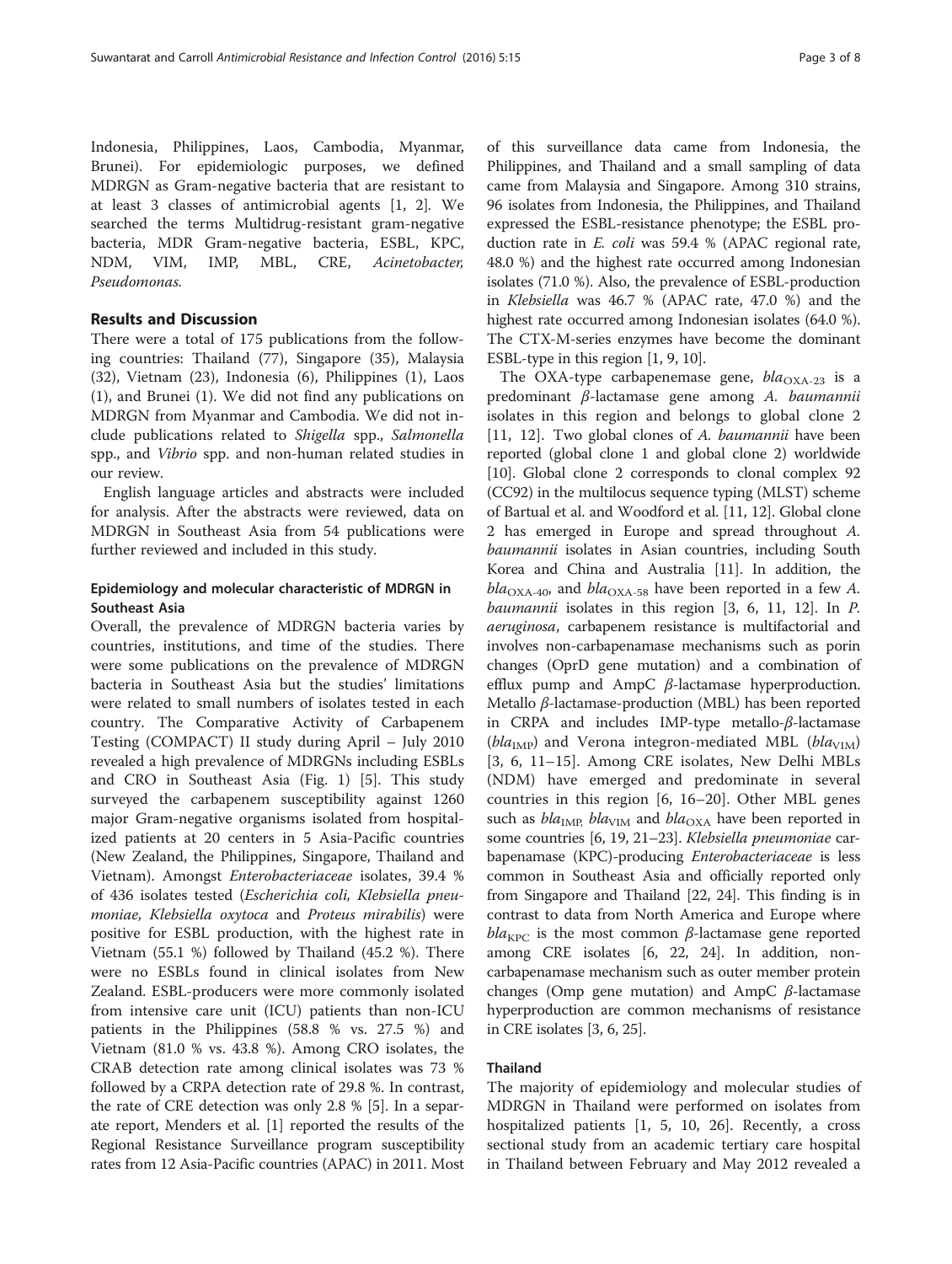high prevalence of MDRGN (48.8 %). The percentage of MDRGN was 37.8 % for ESBL-producers, 39.3 % for CRPA, and 88.7 % for CRAB [\[10](#page-6-0)]. Infections caused by MDRGN were associated with admission to medical wards, were of respiratory tract origin and hospital onset of infection. Using multivariate analysis, the only significant risk factor of MDRGN infection was previous antibiotic use within 1 year (adjusted odds ratio 6.818, 95 % CI = 1.337-34.770) [[10\]](#page-6-0). ESBLs of the  $bla_{\text{CTX-M type}}$ are highly endemic in Thailand, especially among hospital-associated isolates [\[10](#page-6-0), [26](#page-7-0)]. Kiratisin et al. [\[10](#page-6-0)], performed a molecular study on 362 isolates of ESBLproducing  $E$ . coli (n = 235) and ESBL-producing  $K$ . pneumoniae  $(n = 127)$  collected from patients with hospital-associated infection at two major university hospitals in Thailand from December 2004 to May 2005. A total of 87.3 % of isolates carried several bla genes. The prevalence of  $bla_{\text{CTX-M}}$  was 99.6 % for ESBL-producing E. coli (CTX-M-14, -15, -27, -40, and -55) and 99.2 % for ESBL-producing K. pneumoniae (CTX-M-3, -14, -15, -27, and -55). Up to 77.0 and 71.7 % of ESBL-producing E. coli and ESBL-producing K. pneu*moniae*, respectively, carried  $bla_{\text{TEM-1}}$ . ESBL-producing K. pneumoniae carried  $bla_{SHV}$  at 87.4 % (SHV-1, -2a, -11, -12, -27, -71, and -75) but only at 3.8 % for ESBLproducing E. coli (SHV-11 and -12). The  $bla_{\text{VEB-1}}$  and  $bla_{\text{OXA-10}}$  were also found in both ESBL-producing *E. coli* (8.5 and 8.1 %, respectively) and ESBL-producing K. pneumoniae (10.2 and 11.8 %, respectively). None of the isolates were positive for  $bla_{PER}$  and  $bla_{GES}$ . Pulsed-field gel electrophoresis (PFGE) analysis demonstrated that there was no major clonal relationship among these ESBL isolates.

There are limited data on clinical and molecular epidemiology of community-onset (CO) ESBLs in Thailand. Apisarnthanarak et al. [\[27\]](#page-7-0), performed a case–control study to evaluate risk factors for CO-ESBL-producing E *coli* infections  $(n = 46)$ . Controls  $(n = 138)$  were patients without infections. Patients with prior ESBL colonization and recent antibiotic exposures, especially to thirdgeneration cephalosporins and fluoroquinolones, were at risk for CO-ESBL-producing E coli infection. The plasmid carrying the  $bla_{\text{CTX-M-15}}$  gene was identified in 52 %. In addition, evidence of a high prevalence of ESBL-producing E. coli isolates recovered from healthy individuals and foods along the food production chain from farms to consumers, and in the environment has been documented in selected areas in Thailand. Among 544 healthy adult food factory workers, 906 bacterial isolates were recovered from rectal swab screening cultures and 75.5 % were positive for ESBL-producing E. coli. Moreover, 77.3 % of E. coli isolates collected from 30 healthy animal farm workers were ESBLs [[28\]](#page-7-0).

A. baumannii infections represent a key healthcare issue in Thailand. Data from the National Antimicrobial Resistance Surveillance Thailand (NARST) detected a dramatic increase in CRAB from 2.1 % in 2000 to 46.7 % in 2005 [[29](#page-7-0)]. Prevalence rates of colonization and infections of CRAB were reported to be up to 80 % in several hospitals in Thailand [\[30, 31\]](#page-7-0). Infection-related mortality could be as high as 63.0 % in the patients with A. bau-mannii bacteremia [[31\]](#page-7-0). In addition, several studies from tertiary care and academic hospitals in Thailand have reported a high rate and clonal infection from CRAB throughout the country [[10,](#page-6-0) [32](#page-7-0)–[35\]](#page-7-0). CRAB occurs mainly as a result of the  $bla_{\text{OXA}}$  gene, and MBL gene ac-quisition [\[12](#page-6-0), [36\]](#page-7-0). The  $bla_{\text{OXA-23}}$  is a major resistance determinant among CRAB isolates in Thailand and has been reported related to global clone 2 [[12,](#page-6-0) [36](#page-7-0)–[38](#page-7-0)].

The prevalence of MDR-P. aeruginosa clinical isolates was constant among 28 hospitals participating in the NARST program in Thailand from 2000 to 2005. The most common sites of isolation included sputum, pus, and urine. The prevalence of MDR-P. aeruginosa ranged from 20 % to 30 % of the isolates [[39](#page-7-0)]. Khuntayaporn et al. [\[13\]](#page-6-0) performed susceptibility tests on 261 clinical isolates of MDR-P. aeruginosa (collected during 2007- 2009) from eight tertiary hospitals across Thailand. Approximately 71.7 % were found to be MDR-P. aeruginosa. The results showed that the meropenem resistance rate was the highest reaching over 50 % in every hospital. Additionally, the type of hospital was a major factor affecting the resistance rate, as demonstrated by significantly higher rates of CRO among university than regional hospitals. CRPA clinical isolates in Thailand possess multifactorial resistance mechanisms [[14](#page-6-0), [40\]](#page-7-0). The decreased expression of OprD mRNA was the most common mechanism (93.7 %). This mechanism was associated with the presence of OprD mutations causing frameshift or translational stop and the reduction of antibiotic transportation in to the CRPA cell. MBL production was identified in 24 isolates (18.5 %) and weakly positive in 12 isolates (9.2 %) including  $bla_{\text{IMP-1}}$ ,  $bla_{\text{IMP-14}}$  and  $bla_{\text{VIM-2}}$ . AmpC  $\beta$ -lactamase hyperproduction had the lowest prevalence rate (4 %) [[14](#page-6-0)]. This study indicates that the loss of OprD porin protein was the most common mechanism for imipenem resistance in P. aeruginosa clinical isolates (98 %) [[14](#page-6-0)] which is consistent with another study [\[40\]](#page-7-0).

There are few data on CRE prevalence in Thailand. However, Rimrang et al. [[16](#page-6-0)], reported the emergence of NDM-1- and IMP-14a-producing Enterobacteriaceae in Thailand. A total of 4818 Enterobacteriaceae clinical isolates, collected between October 2010 and August 2011, were screened for the presence of carbapenemases. The study revealed 2 other isolates each of Escherichia coli, Klebsiella pneumoniae and Citrobacter freundii carried  $bla<sub>NDM-1</sub>$  and 2 other isolates of *K. pneumoniae* carried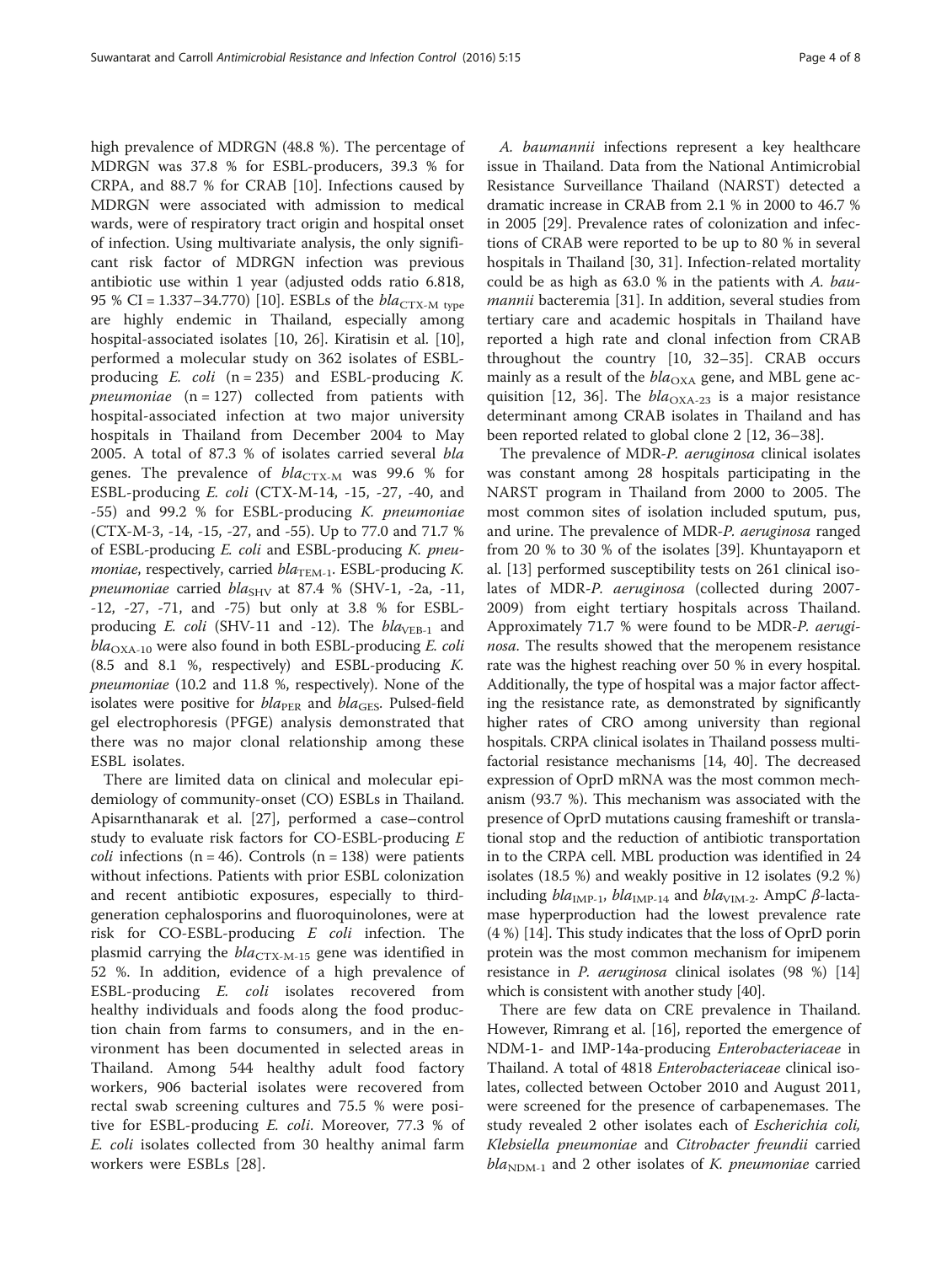$bla<sub>IMP-14a</sub>$ . The DNA fingerprints revealed that all isolates were different strains except for clonal strains of C. freundii. All MBL producers were susceptible to colistin and tigecycline. Interestingly, 6 NDM-producing isolates were recovered from the urine of 3 patients, who had no history of travel outside Thailand. Netikul et al. [\[24](#page-7-0)], reported a novel KPC-13-producing CRE in Thailand. In addition, Kiratisin et al. [[41\]](#page-7-0), investigated the genetic characteristics of plasmid-mediated  $\beta$ -lactamase among non-Escherichia, non-Klebsiella Enterobacteriaceae that were non-susceptible to at least a broad-spectrum cephalosporin. From 598 isolates, 143 isolates (23.9 %) were resistant to a broad-spectrum cephalosporin, amongst which 142 (99.3 %) and 99 (69.2 %) isolates carried ESBL and AmpC  $\beta$ -lactamase genes, respectively. The  $bla_{KPC}$ was not detected in isolates with reduced susceptibility to carbapenems.

## Singapore

The largest gram-negative resistance problem in Singapore hospitals is ESBL-producing Enterobacteriaceae particularly Klebsiella spp. and E. coli [\[1](#page-6-0), [5, 6](#page-6-0)]. ESBL-producing Enterobacteriaceae were first reported in Singapore in the late 1990s and increased rapidly up to 35 % - 40 % over time. Similar to observed trends in other countries, TEM and SHV type ESBLs have spread to Singapore. These are being replaced by the newer CTX-M type ESBLs [\[1, 6](#page-6-0)]. CTX-M type ESBLs are currently a major resistance contributor, especially in nosocomial infections. K. pneumoniae isolates were found to be carrying genes for CTX-M-9 type and CTX-M-1 type ESBLs, and E. coli possess a CTX-M-2 type ESBL. Recently, community associated infections have also been reported and associated with CTX-M type ESBLs [\[6](#page-6-0)]. Finally, some CTX-M ESBLs may also be associated with carbapenem resistance in combination with porin loss or efflux [\[6](#page-6-0), [42](#page-7-0)]. Nevertheless, a recent study concluded that the worldwide spread of the gene for the  $bla_{\text{CTX-M-15}}$  is due to epidemic E. coli clones belonging to Achtman's MLST 131 and ST405 [[43\]](#page-7-0).

In Singapore, carbapenem resistance is more common in Acinetobacter spp. and P. aeruginosa than in Enterobacteriaceae. However, there are several reports of new CRE genes that have recently been described in clinical isolates [\[6](#page-6-0), [17](#page-6-0), [44\]](#page-7-0). The discovery of these new genes is likely related to updated national surveillance data on CRO and more molecular characterization studies performed in Singapore compared to other countries in Southeast Asia. In addition, Singapore is a center of communication and commercial trading and travelling in this region. These factors might be also contributed to the spreading of CROs from travellers [[44\]](#page-7-0).

CRAB have emerged as important pathogens in Singapore since 1990. The prevalence of CRAB has been

increasing over the time [\[6\]](#page-6-0). Tan et al. [[44](#page-7-0)] found 98 isolates of CRAB (70.5 %) from a total of 171 Acinetobacter spp. isolates (139 A. baumannii isolates) collected from 6 hospitals in Singapore during 2006-2007. The rate of carbapenem resistance in A. baumannii (70.5 %) was higher than in other Acinetobacter spp. (25.0 %) [[44](#page-7-0)]. The  $bla_{\text{OXA-23}}$ genes were detected in most of the CRAB isolated (91 %) in a Singapore hospital, while  $bla_{\text{IMP-4}}$  and  $bla_{\text{OXA-58}}$  genes were also detected in a few isolates [\[6](#page-6-0), [45](#page-7-0)].

CRPA has emerged in Singapore during the same time as CRAB. Tan et al. [[45\]](#page-7-0) reported that 11.2 % of 188 isolates of P. aeruginosa collected during 2006–2007 were resistant to meropenem. Nevertheless, like the situation in other countries, the resistance in CRPA is related to multifactorial mechanisms. Acquired MBL genes represented 1.7 % of all P. aeruginosa isolates collected at Singapore General Hospital during 2001. The common MBLs in CRPA are  $bla_{\text{IMP-1}}$ ,  $bla_{\text{IMP-7}}$ , and  $bla<sub>VIM-6</sub>$  which also have been previously reported in Japan, Canada, and Malaysia [[6\]](#page-6-0).

Although mechanisms of resistance in CRE seems to be largely due to non-carbapenamase mechanisms, the emergence of CRE isolates that carry transferable carbapenamase genes have been reported from hospital and community settings in Singapore. MBLs, especially NDM-1, are a major mechanism of resistance, [\[6](#page-6-0), [17](#page-6-0), [22](#page-7-0), [44, 46](#page-7-0), [47](#page-7-0)]. Koh et al.  $[22]$  $[22]$ , reported isolates of K. pneumoniae, E. coli, Enterobacter cloacae and Citrobacter spp. carried a variety of carbapenemase genes including  $bla<sub>IMP-1</sub>, bla<sub>IMP-4</sub>, bla<sub>NDM-1</sub>, bla<sub>NDM-7</sub>, bla<sub>OXA-48</sub>$  $bla_{\text{OXA-181}}$  and  $bla_{\text{KPC-2}}$ . Apart from K. pneumoniae with  $bla_{\text{OXA-181}}$ , and some K. pneumoniae with  $bla_{\text{NDM-1}}$ , the other isolates were not clonal using PFGE analysis. Teo et al. [\[17](#page-6-0)] molecularly characterized 12 NDM-1 producing clinical Enterobacteriaceae (K. pneumoniae, E. coli, E. cloacae) isolates from 4 general hospitals in Singapore. Interestingly, none of the patients had a travel history to countries where NDM-1 has been reported. None of the isolates in the Teo study were clonally related using PFGE analysis [[17](#page-6-0)]. *Enterobacteriaceae* carrying  $bla_{KPC}$  are not common in Singapore. The first KPC-producing K. pneumoniae isolate was reported from a study in 2011. This isolate carried  $bla_{\text{KPC-2}}$  and was identified as Pasteur's MLST ST 11 [[47](#page-7-0)].

#### Vietnam

The Study for Monitoring Antimicrobial Resistance Trends (SMART 2009–2011) about antimicrobial susceptibility and ESBL rates in aerobic gram-negative bacteria causing intra-abdominal infections in Vietnam, reported high ertapenem MIC90 values for A. bauman*nii*, and *P. aeruginosa* (>4  $\mu$ g/mL) [\[48\]](#page-7-0). In addition, among the species collected, E. coli (48.1 % ESBLpositive) and K. pneumoniae (39.5 % ESBL-positive)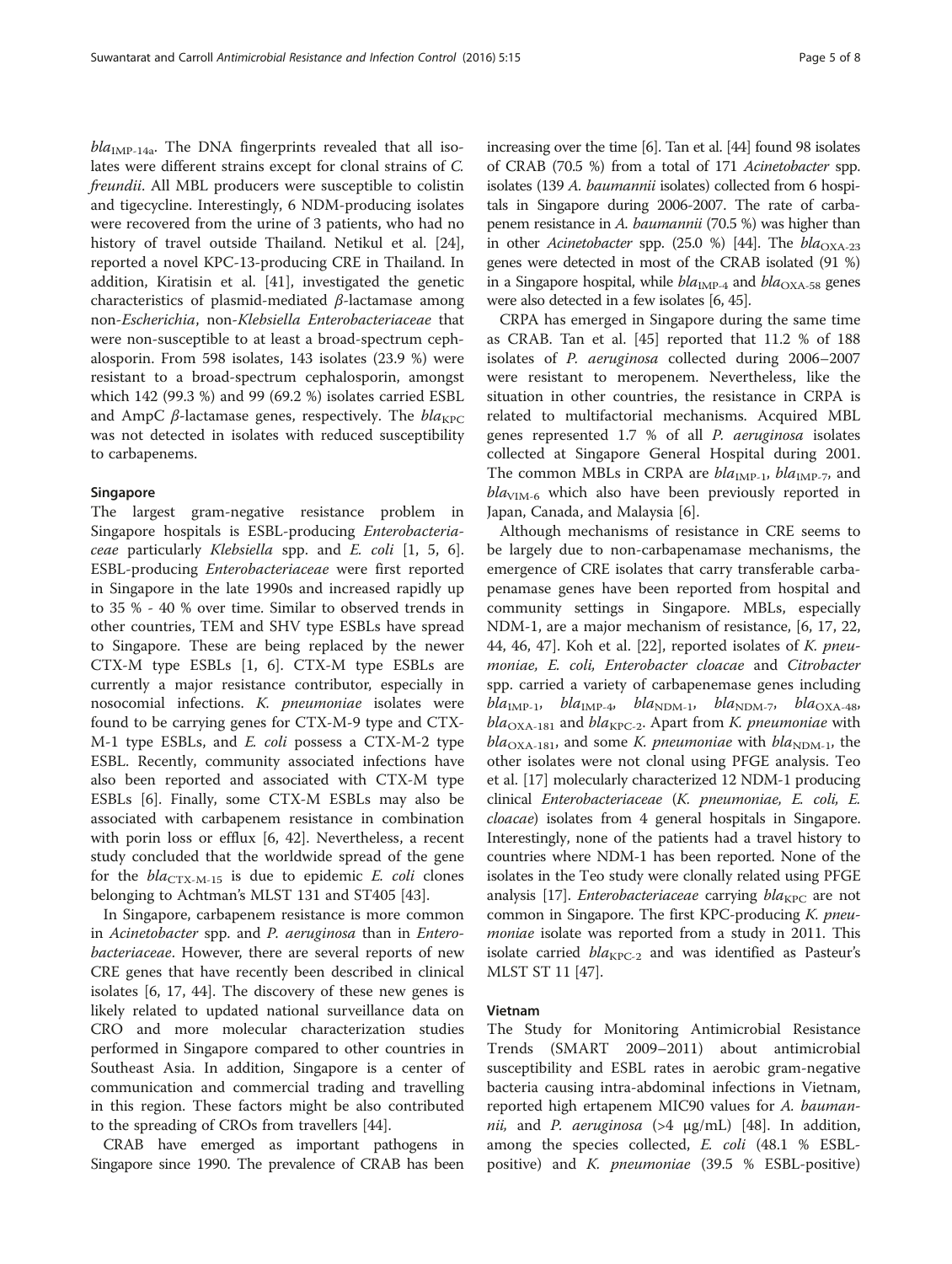represented the majority (46.4 %) of the isolates submitted for this study. Ertapenem MIC90 values were lowest for these 2 species at 0.12 and 0.25 μg/mL and remained unchanged for ESBL-positive isolates. Imipenem MIC90 values were also the same for all isolates and ESBLpositive strains at 0.25 and 0.5 μg/mL, respectively [\[48](#page-7-0)]. Van et al. [\[49\]](#page-7-0) performed antimicrobial susceptibility testing and molecular characterization on 66 A. baumannii complex clinical isolates recovered during 2009 at the National Hospital of Tropical Diseases (NHTD), a referral hospital in Hanoi, Vietnam. Most isolates were collected came from lower respiratory tract specimens from ICU patients. More than 90 % of the isolates were CRAB. Moreover, 25.4 % were resistant to all tested  $\beta$ lactams, quinolones and aminoglycosides. All isolates remained susceptible to colistin. Unlike CRAB, there is limited data on CRPA prevalence in Vietnam. A novel  $bla<sub>IMP-51</sub>$  has been reported [\[50\]](#page-7-0). In Vietnam, NDM-1producing E. coli and K. pneumoniae have emerged since 2010. Both organisms were recovered from two patients admitted to a surgical hospital. These patients had no history of travel outside Vietnam [\[20\]](#page-7-0). In addition, Trung et al. [[19\]](#page-7-0) reported that A. baumannii clinical isolates carried the ESBL gene (PER-1) and genes from the  $bla<sub>OXA</sub>$  families (OXA-23, OXA-24 and OXA-58). Interestingly, one A. baumannii that carried  $bla_{\text{NDM-1}}$  was recovered from a suspected surgical wound infection using a novel in-house multiplex PCR assay.

#### Malaysia

In 2009, Lim et al. [\[51](#page-7-0)], performed a molecular characterization on 47 E. coli isolates from various public hospitals in Malaysia. All isolates were susceptible to imipenem whereas 36 (76.6 %) were MDR E. coli (resistant to 2 or more classes of antibiotics). The majority of ESBL-producing E. coli (87.5 %) harbored the  $bla_{\text{TEM}}$ gene. Other ESBL-encoding genes detected were  $bla_{\text{OXA}}$ ,  $bla_{SHV}$ , and  $bla_{CTX-M}$ . Integron-encoded integrases were detected in 55.3 % of isolates. In addition, another study from the same leading author performed molecular characterization on 51 strains of K. pneumoniae isolated from the same hospitals in Malaysia. The majority of the strains (98 %) were susceptible to imipenem whereas 27 (52.9 %) were MDR K. pneumoniae. Forty-six of the K. pneumoniae strains harbored  $bla_{\text{SHV}}$ , 19 harbored  $bla_{\text{CTX-M}}$ , 5 harbored  $bla_{\text{OXA-1}}$  and 4 harbored  $bla_{\text{TEM-1}}$  [\[52](#page-7-0)].

Among a total of 54 A. baumannii isolates from the main tertiary hospital in Terengganu, Malaysia, 39 (72.2 %) were CRAB, whereas 14 (25.9 %) were categorized as extensively drug resistant (XDR) with additional resistance to polymyxin B [\[53\]](#page-7-0). CRPA prevalence in Malaysia was reported as 21 % [\[54](#page-7-0)]. Khosravi et al. [[15](#page-6-0)] performed molecular characterization on 90 isolates of imipenem-resistant P. aeruginosa clinical isolates collected during 2005 to 2008 from the University of Malaysia Medical Center. A multiplex PCR assay detected 32 isolates with positive MBL genes including;  $bla<sub>IMP-7</sub>$  (12 isolates),  $bla<sub>IMP-4</sub>$  (2 isolates),  $bla<sub>VIM-2</sub>$  (17 isolates), and  $bla<sub>VIM-11</sub>$  (1 isolate). For CRE prevalence in Malaysia, a total of 321 K. pneumoniae isolates collected during April 2010-June 2012 from academic hospitals were characterized. Thirteen isolates (4.0 %) were CRKP and the majority of them were resistant to all tested antibiotics except colistin and tigecycline. Among seven different carbapenemase genes studied  $(bla<sub>KPC</sub>, bla<sub>IMD</sub> bla<sub>SME</sub>, bla<sub>NDM</sub>, bla<sub>IMJ</sub>, bla<sub>VIM</sub>, and$ *bla*<sub>OXA</sub>), only *bla*<sub>IMP4</sub> (1.87 %) and *bla*<sub>NDM1</sub> (2.18 %) were detected in this study [[18\]](#page-6-0). In addition, another study also confirmed imipenem-resistance in K. pneumoniae in Malaysia due to loss of OmpK36 (outer membrane protein) coupled with AmpC  $\beta$ -lactamase hyperproduction [\[25](#page-7-0)].

#### Other countries

There are limited data on prevalence and epidemiology of MDRGN in other countries in Southeast Asia. Indonesia has rates of ESBLs greater than the overall APAC average and for most nations in Western Europe and the United States [[1, 5](#page-6-0)]. In 2011, another study confirmed a high prevalence of CRO in ICU-Cipto Mangunkusumo Hospital in Indonesia. The prevalence of CRE, CRPA and CRAB are 27.6, 21.9, and 50.5 %, respectively. CRPA harboring the  $bla_{\text{IMP-1}}$  gene (5 %) were isolated from sputum specimens. Moreover,  $bla<sub>NDM-1</sub>$  was detected in one K. pneumoniae isolated from sputum [\[23\]](#page-7-0). In the Philippines, an E. coli isolate carrying  $bla_{\text{IMP-26}}$  has been reported [\[21](#page-7-0)]. Antibiotic resistance has been little studied in Laos, where some antibiotics are available without restriction, but others such as carbapenems are not available. Stoesser et al. [\[7](#page-6-0)] reported 92 children (23 %) were colonized with ESBLproducing  $E$ . coli carrying  $bla_{CTX-M}$  and  $K$ . pneumoniae carrying  $bla_{SHV}$  or  $bla_{CTX-M}$ , which were frequently resistant to multiple antibiotic classes. Using multivariate random-effects model, ESBL colonization was associated with prior antibiotic use within 3 months. Additional whole genome sequencing studies suggested the transmission of ESBLs in both childcare facilities and community settings. Tojo et al. [\[8](#page-6-0)], reported a case of CRAB isolates obtained from a returned traveler from Brunei. This isolate was a second case of A. baumannii harboring  $bla_{\text{OxA-23}}$  reported from Japan. There was no publication on MDRGN reported from Myanmar and Cambodia.

This review has some limitations. Epidemiology and prevalence of MDRGN bacteria is a dynamic issue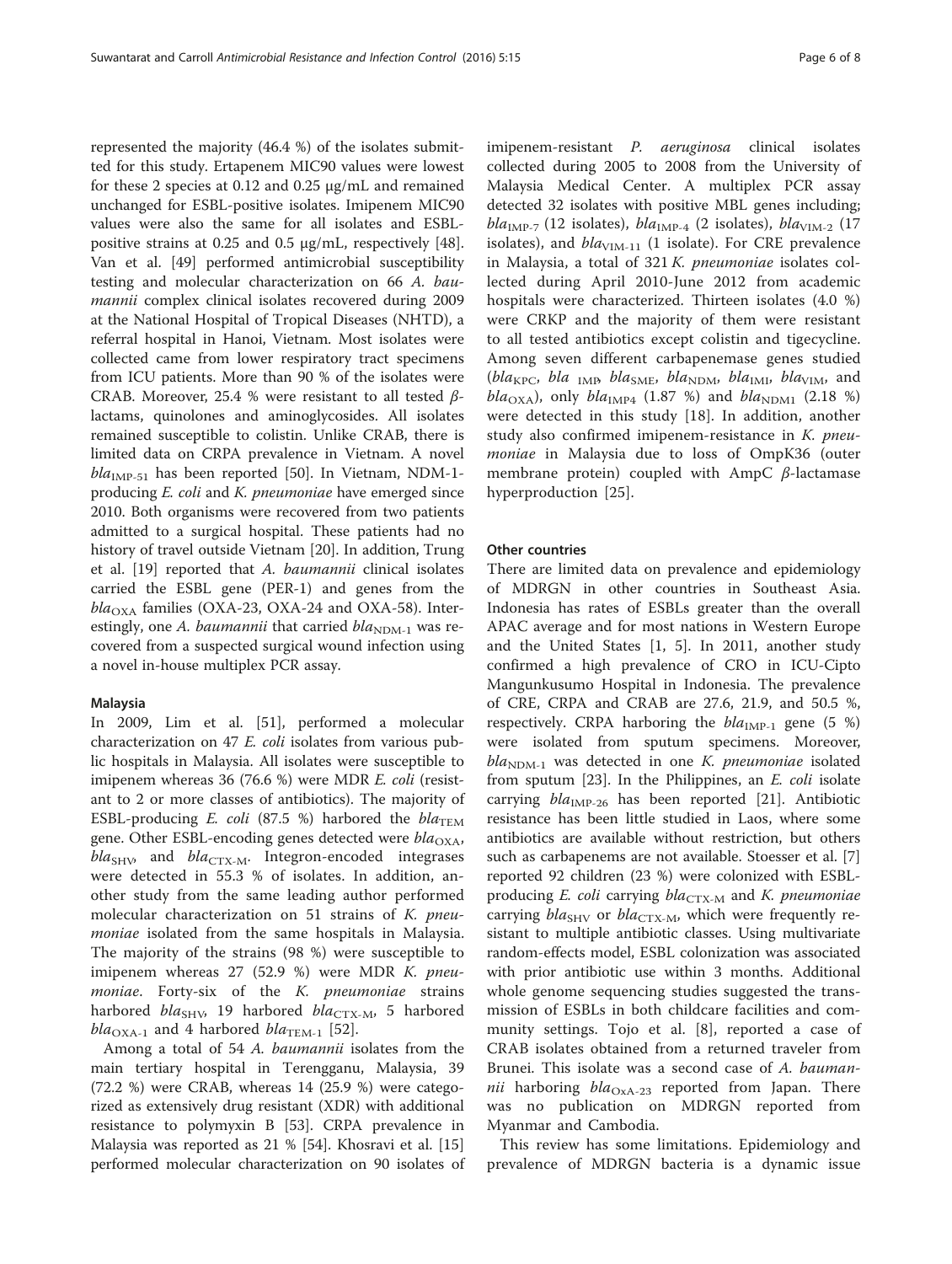<span id="page-6-0"></span>worldwide and especially in Southeast Asia. However, a systematic review could not be performed due to limitations of available data and the difficulty in standardizing all data. The lack of international collaboration on antimicrobial surveillance studies might have an effect on the accuracy of the actual prevalence of MDRGN bacteria in this region. Molecular studies on MDRGN bacteria are not routinely performed in microbiology laboratories in several countries due to limited resources. Lastly, the formal languages in this region are diverse but we only reviewed available English literature as is commonly used for scientific publications.

# Conclusions

In summary, MDRGNs are a major contributor of antimicrobial-resistant bacteria in Southeast Asia. The high prevalence of ESBLs has been a major problem since 2005 and is possibly related to the development of carbapenem resistant organisms in this region due to the overuse of carbapenem therapy to treat those infections. Prevalence of CROs in this region, including CRAB, CRPA and CREs, is rising. The high prevalence of MDRGNs in the hospital and community have precipitated development of CROs. Limited infection control measures, lack of antimicrobial control, such as the presence of active antimicrobial stewardship teams in the hospital, and outpatient antibiotic restrictions, and travel throughout this region have likely contributed to the increase in MDRGN prevalence. Thus, improving infection control practices and laboratory detection, along with judicious use of antimicrobial agents, and national surveillance could impact MDRGNs spread in this region.

#### Competing interests

Both authors declare that they have no competing interests.

#### Authors' contributions

NS designed, drafted the manuscript. KC reviewed and revised the manuscript. Both authors read and approved the final manuscript.

#### Acknowledgements

These guidelines were prepared and approved by the Asia Pacific Society of Infection Control ([APSIC\)](http://apsic.info/) and do not necessarily reflect the opinions of Antimicrobial Resistance and Infection Control or its Editors.

#### Author details

<sup>1</sup>Chulabhorn International College of Medicine, Thammasat University, Pathumthani 12120, Thailand. <sup>2</sup> Division of Medical Microbiology, Johns Hopkins University School of Medicine, Mayer B1-193, 600 North Wolfe Street, Baltimore, MD 21287-7093, USA. <sup>3</sup>Microbiology Laboratory, Johns Hopkins Hospital, Baltimore, MD, USA.

#### Received: 7 December 2015 Accepted: 20 April 2016 Published online: 04 May 2016

#### References

- 1. Mendes RE, Mendoza M, Banga Singh KK, Castanheira M, Bell JM, Turnidge JD, Lin SS, Jones RN. Regional resistance surveillance program results for 12 Asia-Pacific nations (2011). Antimicrob Agents Chemother. 2013;57(11):5721–6.
- 2. Rice LB. Mechanisms of resistance and clinical relevance of resistance to beta-lactams, glycopeptides, and fluoroquinolones. Mayo Clin Proc. 2012;87(2):198–208.
- 3. Tang SS, Apisarnthanarak A, Hsu LY. Mechanisms of β-lactam antimicrobial resistance and epidemiology of major community- and healthcare-associated multidrug-resistant bacteria. Adv Drug Deliv. 2014;78:3–13.
- 4. Christiansen KJ, Ip M, Ker HB, Mendoza M, Hsu L, Kiratisin P, et al. In vitro activity of doripenem and other carbapenems against contemporary Gram-negative pathogens isolated from hospitalised patients in the Asia-Pacific region: results of the COMPACT Asia-Pacific Study. Int J Antimicrob Agents. 2010;36(6):501–6.
- 5. Kiratisin P, Chongthaleong A, Tan TY, Lagamayo E, Roberts S, Garcia J, Davies T. Comparative in vitro activity of carbapenems against major Gram-negative pathogens: results of Asia-Pacific surveillance from the COMPACT II study. Int J Antimicrob Agents. 2012;39(4):311–6.
- 6. Koh TH. Gram-negative resistance in Singapore: a historical perspective. Ann Acad Med Singapore. 2008;37:847–54.
- 7. Stoesser N, Xayaheuang S, Vongsouvath M, Phommasone K, Elliott I, Del Ojo EC, Crook DW, Newton PN, Buisson Y, Lee SJ, Dance DA. Colonization with Enterobacteriaceae producing ESBLs in children attending pre-school childcare facilities in the Lao People's Democratic Republic. J Antimicrob Chemother. 2015;70(6):1893–7.
- 8. Tojo M, Mawatari M, Hayakawa K, Nagamatsu M, Shimada K, Mezaki K, Sugiki Y, Kuroda E, Takeshita N, Kutsuna S, Fujiya Y, Miyoshi-Akiyama T, Kirikae T, Ohmagari N. Multidrug-resistant Acinetobactor baumannii isolated from a traveler returned from Brunei. J Infect Chemother. 2015;21(3):212–4.
- 9. Kiratisin P, Apisarnthanarak A, Laesripa C, Saifon P. Molecular characterization and epidemiology of extended-spectrum-beta-lactamaseproducing Escherichia coli and Klebsiella pneumoniae isolates causing health care-associated infection in Thailand, where the CTX-M family is endemic. Antimicrob Agents Chemother. 2008;52(8):2818–24.
- 10. Chaisathaphol T, Chayakulkeeree M. Epidemiology of infections caused by multidrug-resistant gram-negative bacteria in adult hospitalized patients at Siriraj Hospital. J Med Assoc Thai. 2014;97 Suppl 3:S35–45.
- 11. Kim DH, Choi JY, Kim HW, Kim SH, Chung DR, Peck KR, Thamlikitkul V, So TM, Yasin RM, Hsueh PR, Carlos CC, Hsu LY, Buntaran L, Lalitha MK, Song JH, Ko KS. Spread of carbapenem-resistant Acinetobacter baumannii global clone 2 in Asia and AbaR-type resistance islands. Antimicrob Agents Chemother. 2013;57(11):5239–46.
- 12. Teo J, Lim TP, Hsu LY, Tan TY, Sasikala S, Hon PY, Kwa AL, Apisarnthanarak A. Extensively drug-resistant Acinetobacter baumannii in a Thai hospital: a molecular epidemiologic analysis and identification of bactericidal Polymyxin B-based combinations. Antimicrob Resist Infect Control. 2015;4:2.
- 13. Khuntayaporn P, Montakantikul P, Mootsikapun P, Thamlikitkul V, Chomnawang MT. Prevalence and genotypic relatedness of carbapenem resistance among multidrug-resistant P. aeruginosa in tertiary hospitals across Thailand. Ann Clin Microbiol Antimicrob. 2012;13(11):25.
- 14. Khuntayaporn P, Montakantikul P, Santanirand P, Kiratisin P, Chomnawang MT. Molecular investigation of carbapenem resistance among multidrug-resistant Pseudomonas aeruginosa isolated clinically in Thailand. Microbiol Immunol. 2013;57(3):170–88.
- 15. Khosravi Y, Tee Tay S, Vadivelu J. Metallo-beta-lactamase-producing imipenem-resistant Pseudomonas aeruginosa clinical isolates in a university teaching hospital in Malaysia: detection of IMP-7 and first identification of IMP-4, VIM-2, and VIM-11. Diagn Microbiol Infect Dis. 2010;67(3):294–6.
- 16. Rimrang B, Chanawong A, Lulitanond A, Wilailuckana C, Charoensri N, Sribenjalux P, Phumsrikaew W, Wonglakorn L, Kerdsin A, Chetchotisakd P. Emergence of NDM-1- and IMP-14a-producing Enterobacteriaceae in Thailand. J Antimicrob Chemother. 2012;67(11):2626–30.
- 17. Teo J, Ngan G, Balm M, Jureen R, Krishnan P, Lin R. Molecular characterization of NDM-1 producing Enterobacteriaceae isolates in Singapore hospitals. Western Pac Surveill Response J. 2012;3(1):19–24.
- 18. Hamzan NI, Yean CY, Rahman RA, Hasan H, Rahman ZA. Detection of bla<sub>IMP-4</sub> and bla<sub>NDM-1</sub> harboring Klebsiella pneumoniae isolates in a university hospital in Malaysia. Emerg Health Threats J. 2015;8:26011.